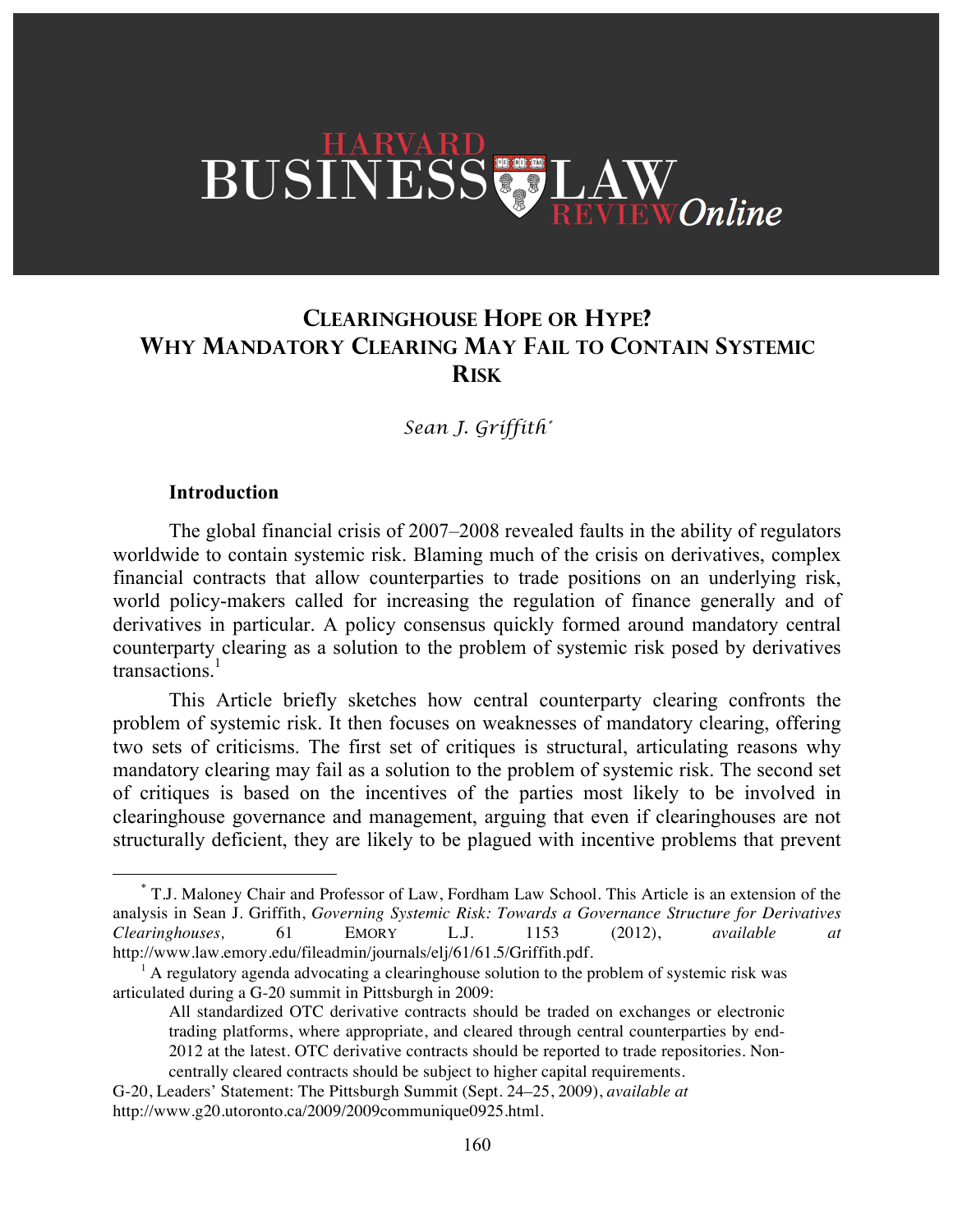them from operating optimally. All of this suggests that clearinghouses may not be the last and best solution to the problem of systemic risk and that further regulatory experimentation may be desirable.

## **I. The Clearinghouse Hope**

Systemic risk refers to the linkages and interdependencies between participants in the financial market, such that a significant loss initially touching only a small number of participants can spread and threaten the entire system.<sup>2</sup> Systemic risk is an appropriate target for regulatory attention because private actors lack appropriate incentives to control it. <sup>3</sup>

Derivatives transactions create systemic risk generally by serving as a node of financial interconnection. More specifically, derivatives increase systemic risk through the creation of counterparty credit risk—the risk that the party with whom one is trading will be insolvent or otherwise unable to pay when an obligation comes due. The failure of a large derivative counterparty spreads loss throughout the financial system because other institutions hold unhedged positions precisely when they most need protection, potentially leading to further financial institution failures and a contraction in the real economy.

Central counterparty clearing addresses the problem of systemic risk by promising a means of minimizing counterparty credit risk. Rather than leaving derivatives counterparties to provide for risk and collateral management in their contractual arrangements, these functions are centralized by means of a "central counterparty" that interposes itself, through contractual novation, between the buyer and seller on a given contract. All transactions are thus run through the clearinghouse, which effectively becomes "the buyer to every seller and the seller to every buyer."<sup>4</sup> Through central counterparty clearing, the previously disorganized world of bilateral derivatives trading

 $2$  This basic theme is captured with greater formality by a leading scholar in the area, who defines systemic risk as:

<sup>[</sup>T]he risk that (i) an economic shock such as market or institutional failure triggers (through a panic or otherwise) either  $(X)$  the failure of a chain of markets or institutions or (Y) a chain of significant losses to financial institutions, (ii) resulting in increases in the cost of capital or decreases in its availability, often evidenced by substantial financialmarket price volatility.

Steven L. Schwarcz, *Systemic Risk*, 97 GEO. L.J. 193, 204 (2008).

<sup>3</sup> *See generally* ROBERT O. KEOHANE, AFTER HEGEMONY: COOPERATION AND DISCORD IN THE WORLD POLITICAL ECONOMY 65–69 (1984) (discussing coordination failures as a justification for regulation). *See also* Mark J. Roe, The Dodd-Frank Act's Maginot Line: Clearinghouse Construction 36 (Mar. 5, 2013) (unpublished working paper), *available at* http://ssrn.com/abstract=2224305 (noting that "[w]hen guarding against their own failure, [financial institutions] do not account for the costs that their failure will inflict on the rest of the economy" and providing a numerical example).

<sup>4</sup> *See* Bank for Int'l Settlements, Comm. on Payment and Settlement Sys. & Int'l Org. of Sec. Comm'ns, Technical Comm., *Recommendations for Central Counterparties*, at 1 (Nov. 2004).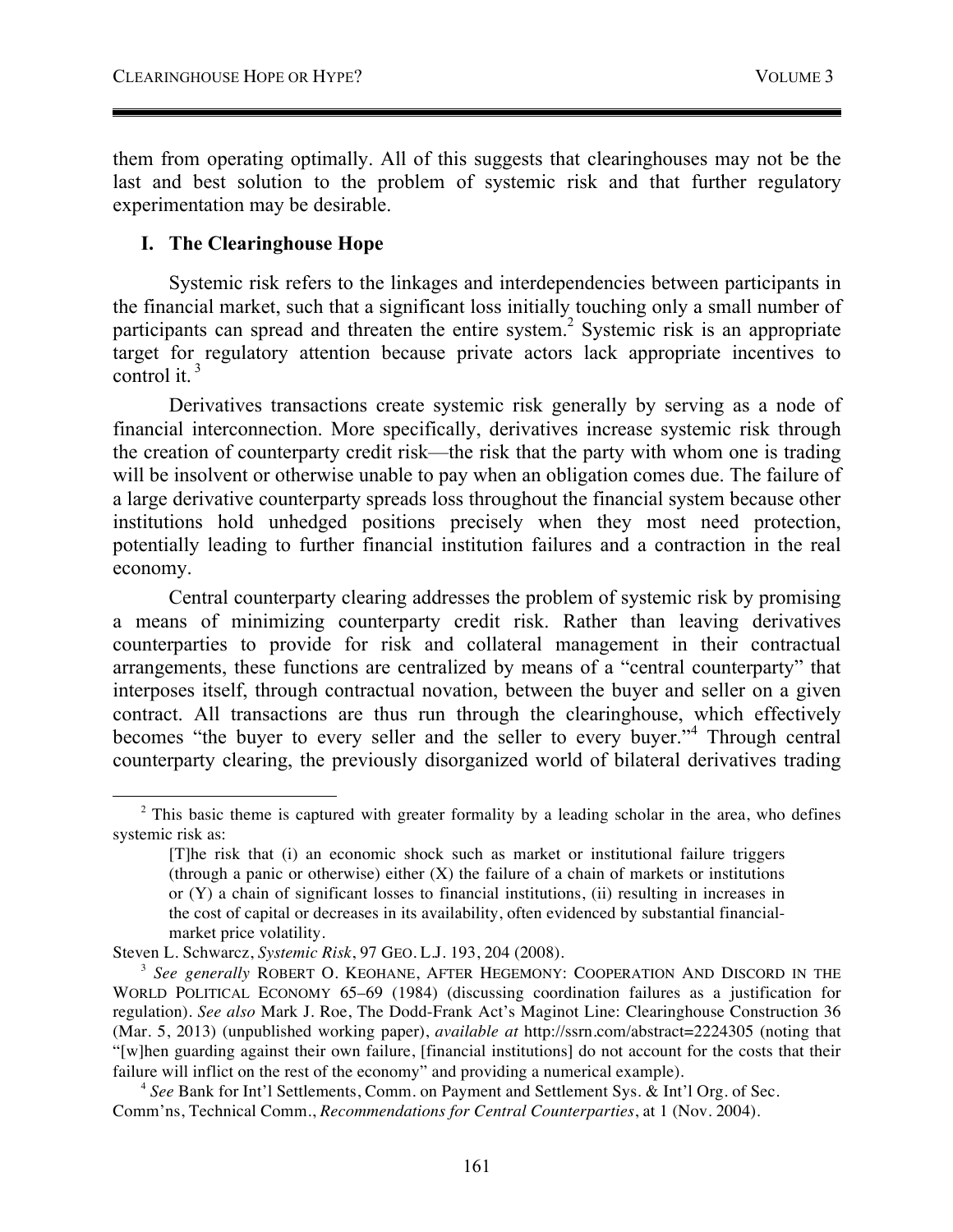comes to resemble an orderly hub-and-spoke arrangement, with the clearinghouse at the center of every trade.

Several apparent advantages come with the creation of a central counterparty. First, the clearinghouse becomes a nexus for collecting information about the derivatives market and can facilitate access to that information for regulators or the public. Second, the clearinghouse becomes a central monitoring station of counterparty credit quality that may be more efficient than the duplicative monitoring efforts of diffuse counterparties. Finally, central counterparties provide an easy point of entry for regulators seeking to determine whether and how to intervene in the market.

It is worth pointing out that a clearinghouse is not necessary to accomplish any of these things. Pricing transparency could be accomplished through a system of mandatory reporting of prices. Likewise, information about credit quality could be centrally collected and evaluated by other means, such as a third-party credit monitor similar to a credit-rating agency. Finally, regulators seeking access to the inner workings of the derivatives market could simply require prompt reporting of relevant information directly to them.

Clearinghouses, however, are critical in relieving contracting parties of counterparty credit risk. The clearinghouse effectively undertakes all counterparty credit risk through novation, leaving transacting parties with zero exposure to their original counterparties and, as long as the clearinghouse remains solvent, no exposure to counterparty credit risk. Whether clearinghouses will be able to remain solvent and thereby contain counterparty credit risk thus becomes the all-important question. The next Part offers several reasons to doubt the ability of clearinghouses to do so.

## **II. The Clearinghouse Hype**

It is possible to level two different kinds of critiques at central counterparty clearing. The first kind of critique, what I will refer to here as "structural," offers reasons to believe that clearinghouses cannot possibly function as hoped to mitigate or eliminate systemic risk. The second, what I will refer to as "incentives-based," suggests that independently of whether clearinghouses are structurally sound, they are plagued with governance problems that may render them fundamentally unable to do the job regulators have delegated to them.

## **A. Structural Critiques**

This section summarizes three structural critiques of central counterparty clearing as a solution to the problem of systemic risk: (1) the fragmentation of netting, (2) the amplification of asset bubbles, and (3) the externalization of systemic risk.

## *1. Clearinghouses Increase Systemic Risk by Fragmenting Netting*

A core advantage claimed for central counterparty clearing is increased efficiency in netting. Netting mitigates the shock of a dealer default by providing counterparties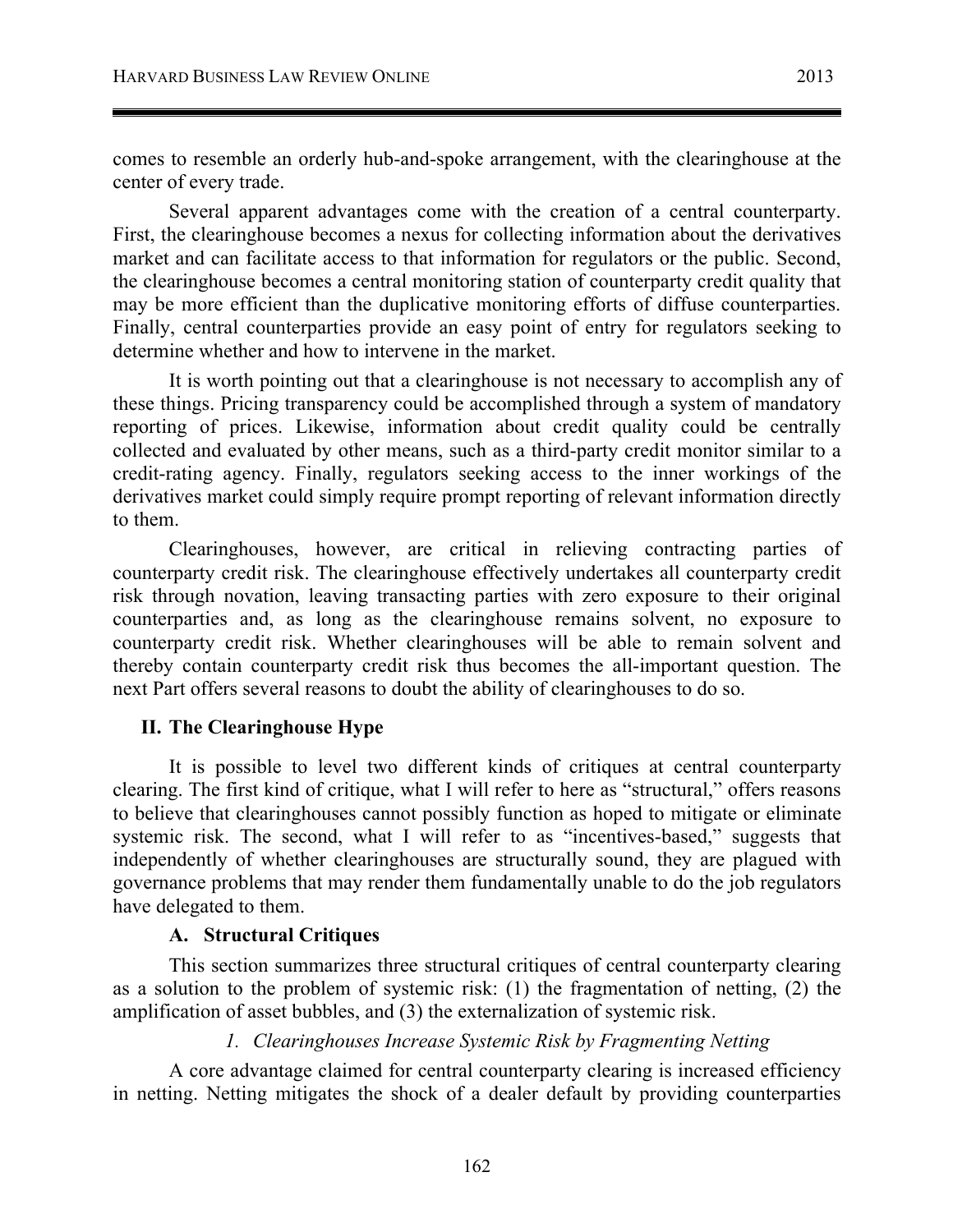with a means of offsetting losses in some positions with gains in others. Its effect is most powerful in a system in which all major counterparties participate across all of their positions so that the greatest number of transactions is available to offset a dealer default. Netting would thus be at its most powerful if all trades were cleared through a single world clearinghouse.

This, unfortunately, is not the way central counterparty clearing has evolved. Instead, multiple clearinghouses have arisen in multiple jurisdictions, with each clearinghouse typically clearing only a subset of derivatives or only a single derivatives product.<sup>5</sup> The rise of multiple clearinghouses means fragmented netting. In a world of fragmented netting, the only trades available to a clearinghouse to offset losses from a dealer's default are positions cleared by that particular clearinghouse, a subset of all open positions with the defaulting dealer. Fewer open positions, of course, means greater residual loss for the clearinghouse to absorb, a problem that will be repeated for each clearinghouse in which the defaulting member participates.

## *2. Clearinghouse Segmentation Produces Destructive Coordination*

Because clearinghouses specialize in specific asset classes—for example, foreign exchange, interest rate swaps, or credit default swaps (CDSs)—they are likely to be susceptible to asset bubbles in the underlying asset. This is a case of "destructive coordination" brought on by regulation.<sup>6</sup> Consider the situation of a clearinghouse specializing in CDSs whose member has suffered severe losses after the bubble in mortgage backed securities burst. Because of its investment loss, the member will face capital calls from the clearinghouse, forcing it to sell assets. This sale of assets will flood the market at a time when the value of the assets is low, thereby weakening other members of the clearinghouse exposed to the same asset class, who will themselves face capital calls from the clearinghouse, thereby raising the specter of further fire-sales and further sharp declines in asset value.

## *3. Clearinghouses Do Not Eliminate Systemic Risk—They Merely Shift It*

The standard reasoning supporting central clearing is that clearinghouses mitigate systemic risk by controlling counterparty credit risk. But the control of counterparty credit risk, even when it is optimally effective, is not the same as the elimination of systemic risk. Fundamentally, central clearing guarantees that clearinghouse members will be paid when another member defaults. This works largely as a result of bankruptcy rules that protect margin collateral and more broadly provide derivatives counterparties with preferential treatment in bankruptcy.<sup>7</sup> This recreates the classic bankruptcy "setoff"

<sup>&</sup>lt;u>.</u> <sup>5</sup> *See, e.g.*, Jeremy Grant, *Singapore Warns on Clearing Houses*, FIN. TIMES (Mar. 15, 2013), http://www.ft.com/cms/s/0/48100a5c-8d34-11e2-82d2-00144feabdc0.html (describing regulator's warning that a "proliferation" of clearinghouses "may also increase risk and lead to higher costs").

<sup>&</sup>lt;sup>6</sup> See Charles K. Whitehead, *Destructive Coordination*, 96 CORNELL L. REV. 323 (2011).<br><sup>7</sup> See, e.g., Franklin R. Edwards & Edward R. Morrison, *Derivatives and the Bankruptcy Code: Why* 

*the Special Treatment?*, 22 YALE J. ON REG. 91 (2005).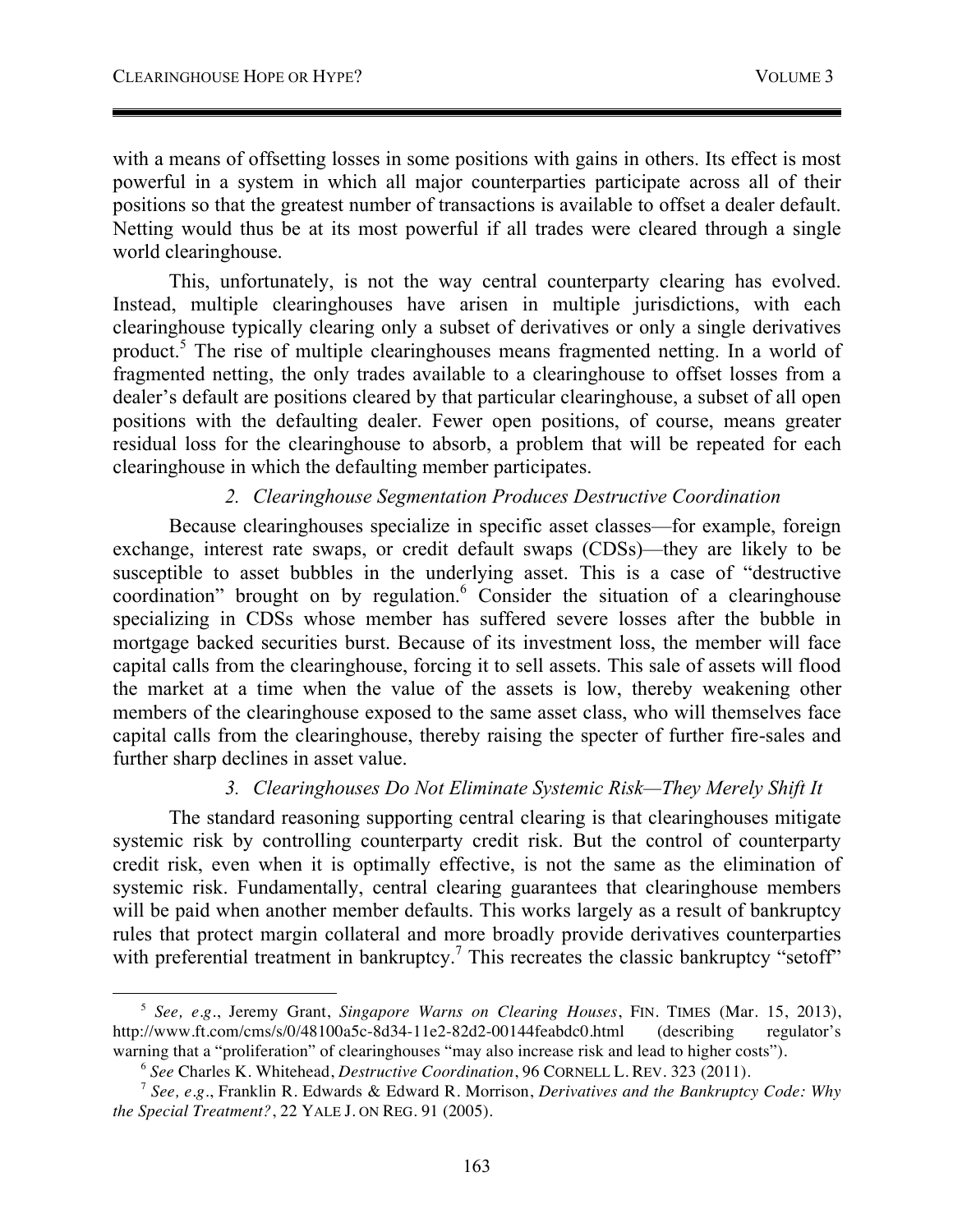problem, where transfers outside of the bankruptcy estate result in less recovery to creditors, who are forced to seek recovery through the estate.<sup>8</sup> The clear parallel is that clearinghouses mitigate counterparty credit risk among clearinghouse members by imposing that risk on prospective creditors outside of the clearinghouse.<sup>9</sup>

The imposition of credit risk outside the clearinghouse might be defensible from a policy standpoint if all systemically important institutions transact all systemically important business through the clearinghouse. This, however, is clearly not the case. Derivatives dealers are typically part of massive and deeply interconnected financial institutions, many of whose dealings do not involve transactions that are cleared by central counterparties.<sup>10</sup> Because systemically important institutions engage in important transactions that are not centrally cleared, the imposition of risk outside of the clearinghouse may have dangerous systemic effects.

#### **B. Incentive Problems**

The fundamental purpose of the clearinghouse is to amass risk in hopes of containing it. In doing so, of course, the clearinghouse itself is likely to become an important node of systemic risk, the failure of which would immediately spread contagion throughout the economy. Clearinghouses have failed before and, if mismanaged, could fail again.<sup>11</sup> Clearinghouse governance thus becomes a core concern. Getting clearinghouse governance wrong seems likely to lead to future crises and future bailouts because of clearinghouses' "too-big-to-fail" status. The question thus becomes: who will have a hand in clearinghouse governance? Are these parties likely to manage the clearinghouse in a way that successfully mitigates systemic risk? Unfortunately, as I have explored in greater deal elsewhere, there is much to be concerned about in clearinghouse governance.<sup>12</sup>

#### *1. Dealer Incentives*

Derivatives trading volume is in the hands of a relatively small number of banks acting as "dealers." Two frequently cited statistics from a report by the Office of the Comptroller of the Currency reveal that five banks—JPMorgan Chase, Bank of America, CitiGroup, Goldman Sachs, and HSBC—account for 96% of the notional amounts and

<sup>8</sup> *See* Roe, *supra* note 3, at 15–24.

<sup>9</sup> *See id.* at 29–31.

<sup>10</sup> *See id.*

 $11$  Financial clearinghouses have failed in France (the Caisse de Liquidation, in 1974), Kuala Lumpur (the Commodities Clearing House, in 1983), and in Hong Kong (the Futures Exchange, in 1987). *See* Tracy Alloway, *A Glimpse at Failed Central Counterparties*, FT ALPHAVILLE (June 2, 2011, 2:14 PM), http://ftalphaville.ft.com/2011/06/02/583116/a-glimpse-at-failed-central-counterparties/. 12 *See* Sean J. Griffith, *Governing Systemic Risk: Towards a Governance Structure for Derivatives* 

*Clearinghouses,* 61 EMORY L.J. 1153, 1189–1226 (2012). *See also* Yesha Yadav, *The Problematic Case of Clearinghouses in Complex Markets*, 101 GEO. L.J. 387 (2013) (questioning the clearinghouse paradigm).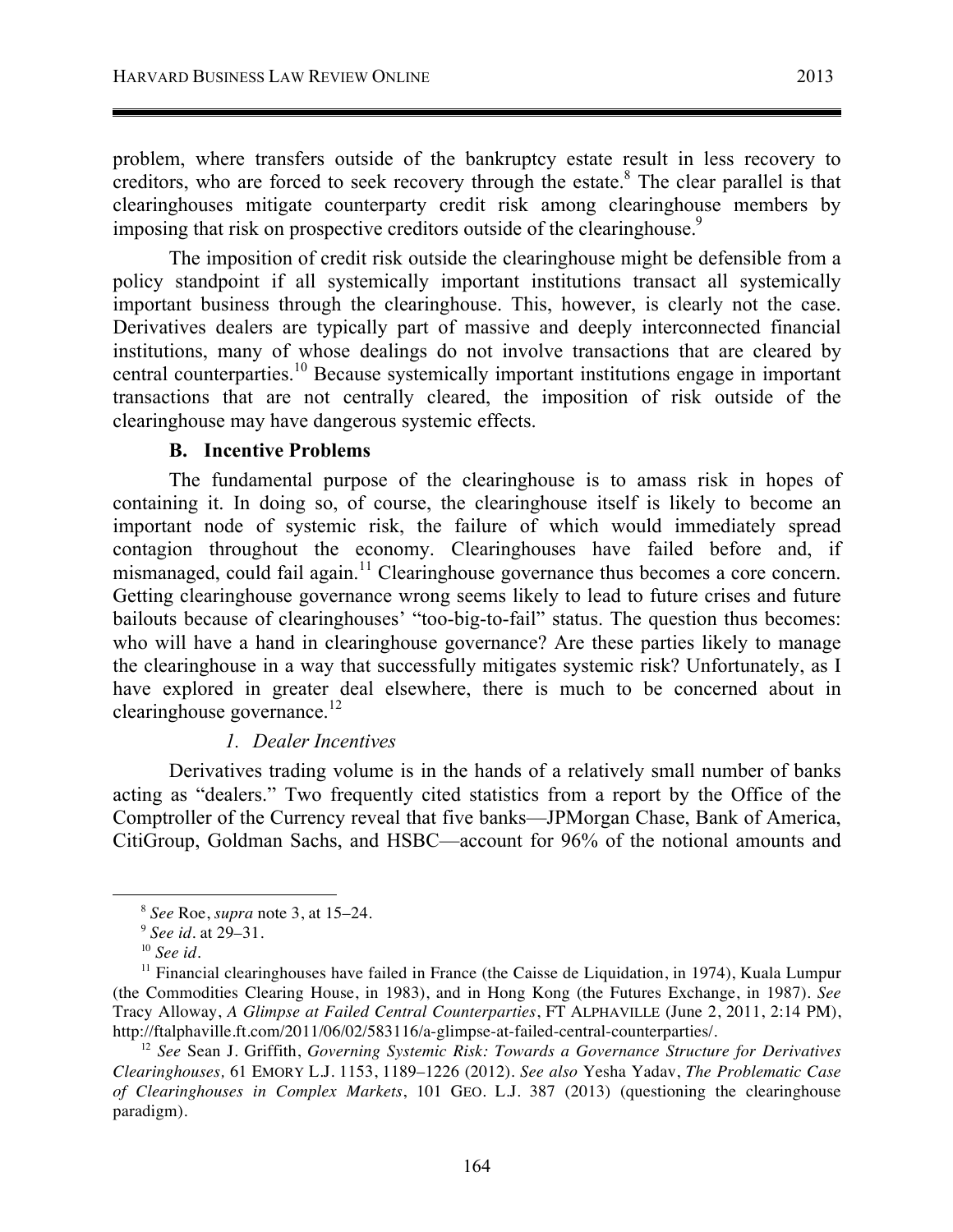83% of the net credit exposure of the U.S. banking industry.<sup>13</sup> The market, in other words, is highly concentrated.<sup>14</sup>

Volume, from the dealers' perspective, means profitability—first, because many trades, even at slim margins, translate into large profits, and second, because clearinghouses and other market-infrastructure providers prize liquidity and are willing to offer large dealers significant discounts to bring trading volume to their platforms. In addition to their command of volume, dealers profit by designing customized, or "bespoke," instruments that they can offer at significantly higher profit margins.

Dealers are problematic managers of systemic risk for at least three reasons. First, dealers are likely to understand that, regardless of what politicians might say to the contrary, the federal government will not be able to resist bailing out a failing clearinghouse. Knowing that they are thus the implicit beneficiaries of a federal guarantee, dealers may seek to impose excess risk on the clearinghouse in order to reap the benefits of higher fees through trading volume. This is a classic case of moral hazard, and it has the predictable effect of inducing dealers to take excessive risk through the clearinghouse. $15$ 

Second, it is important to remember that dealers are not cohesive, monolithic entities but are far-flung institutions suffering from agency costs in the same way as any other large business. Agency costs harm organizations as a result of the disconnect between the incentives of the actors and the interests of those for whom they are acting. In this case, the trading activity of major dealers is likely to be undertaken by a relatively small group of individuals who, because they have a history of producing large profits for the institution, are likely to be well-regarded and highly compensated. In fact, these traders are customarily paid through incentive compensation arrangements that award them for their productivity—the more trading profits they generate, the more highly they are paid. It does not take much effort to see that these traders may not have the same incentives as the organization as a whole because they may be able to maximize their personal compensation by taking on excessive trading risk that will be borne by the

<sup>13</sup> *See* OFFICE OF THE COMPTROLLER OF THE CURRENCY, OCC'S QUARTERLY REPORT ON BANK TRADING AND DERIVATIVES ACTIVITIES FIRST QUARTER 2011 1, *available at* http://www.occ.gov/topics/capital-markets/financial-markets/trading/derivatives/dq111.pdf. A competing study measuring the market from a global perspective not limited to banking companies puts the market share of the five largest U.S.-based dealers at 37%, rather than 96%, reflecting the fact that a significant portion of the derivatives business is offshore. *See* Int'l Swaps & Derivatives Ass'n, *2010 Mid-Year Market Survey*, http://www.isda.org/statistics/recent.html#2010mid (last visited Apr. 16, 2013) (reporting results of a survey of seventy-one participants).

<sup>&</sup>lt;sup>14</sup> Even considering the market from a global perspective, trading volume remains highly concentrated, with 82% of the total notional amount outstanding (\$354.6 trillion of \$466.8 trillion) in the hands of 14 dealers. *See* Int'l Swaps & Derivatives Ass'n, *supra* note 13. 15 *See* Griffith, *supra* note 12, at 1201–02.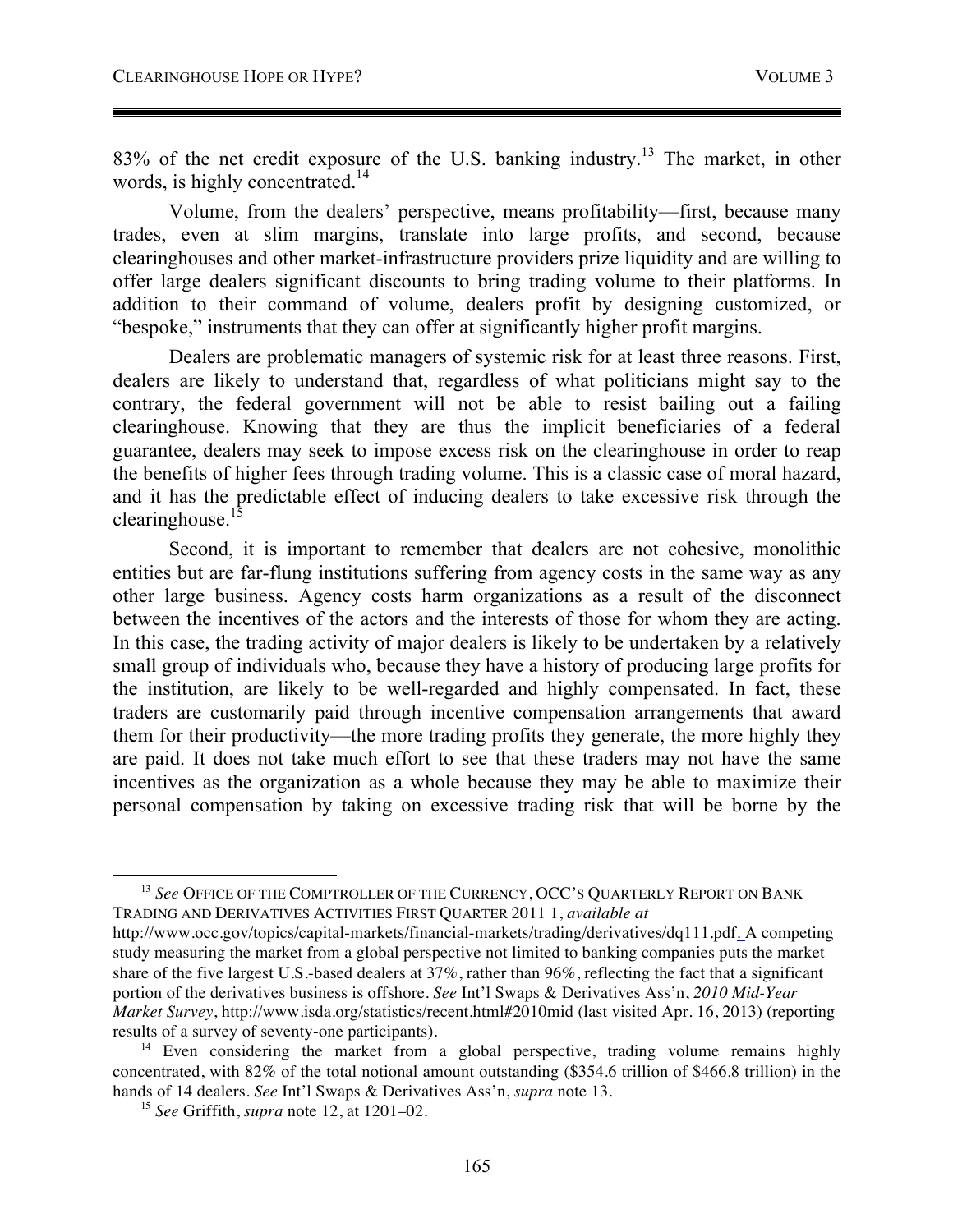institution, not themselves personally.16

Third, and quite apart from accounts suggesting that excessive risk taking is a mistake that dealers would like to avoid, but are somehow unable to side-step, there is the possibility that dealers act in their shareholders' interests by taking on excessive risk, which in the new regulatory environment, they will impose on clearinghouses. This is the theory of "correlation-seeking," in which firms may seek to correlate their firm's contingent debt obligations with insolvency risk in order to maximize shareholders' upside return while imposing the downside return on creditors.<sup>17</sup> If dealers were to engage in correlation-seeking, they would not mistakenly underestimate risk but intentionally undertake large amounts of contingent risk correlated to other events likely to lead to their insolvency. Although such a strategy might perversely benefit a dealer's shareholders, it would also have the clear effect of imposing excessive risk on the dealer's contractual counterparties—in this case, the clearinghouse—and thereby increasing systemic risk.<sup>18</sup>

## *2. End Users*

End users are dealers' customers. They are the parties who buy and sell derivatives instruments in order to hold the risk for a period of time. End users may thus be corporations or financial institutions seeking to hedge various exposures—to currencies or interest rates, for example. However, in terms of trading volume, they are more likely to be hedge funds and other financial investors seeking to speculate on a particular risk. Moreover, because commercial firms engaging in hedging transactions will likely be exempt from the clearing requirement, the real end-user with a stake in clearinghouse governance is the financial end user, often, a hedge fund.<sup>19</sup>

End users are likely to push clearinghouses to reduce their trading costs. A TIAA-CREF comment letter makes the point explicitly, arguing that "the primary function of the [c]learinghouse is to provide fair, open and transparent access to *reasonably priced* swap contracts."<sup>20</sup> Reducing customer costs, of course, means reducing producer (in this

<sup>16</sup> *See id.* at 1202.

<sup>&</sup>lt;sup>17</sup> Richard Squire, *Shareholder Opportunism in a World of Risky Debt*, 123 HARV. L. REV. 1151, 1184–90 (2010).

<sup>18</sup> *See* Griffith, *supra* note 12, at 1203–04.

 $19$  On the exemption of non-financial end-users from clearing, see Dodd–Frank Wall Street Reform and Consumer Protection Act, Pub. L. No. 111-203, § 723(a)(3), 124 Stat. 1376, 1679 (2010) (providing exceptions to the clearing requirement for swaps); *id.* § 763(a) (providing exceptions to the clearing requirement for security-based swaps); End-User Exception to Mandatory Clearing of Swaps, 75 Fed. Reg. 80,747 (proposed Dec. 23, 2010) (to be codified at 17 C.F.R. pt. 39); End-User Exception to Mandatory Clearing of Security-Based Swaps, 75 Fed. Reg. 79,992 (proposed Dec. 21, 2010) (to be codified at 17 C.F.R. pt. 240).

 $20$  Letter from Jon Feigelson, Senior Vice President, Gen. Counsel & Head of Corporate Governance, TIAA-CREF, to Elizabeth M. Murphy, Sec'y, SEC, and David A. Stawick, Sec'y, Commodity Futures Trading Comm'n 4 (Mar. 7, 2011) (emphasis added), http://www.sec.gov/comments/s7-27-10/s72710- 110.pdf.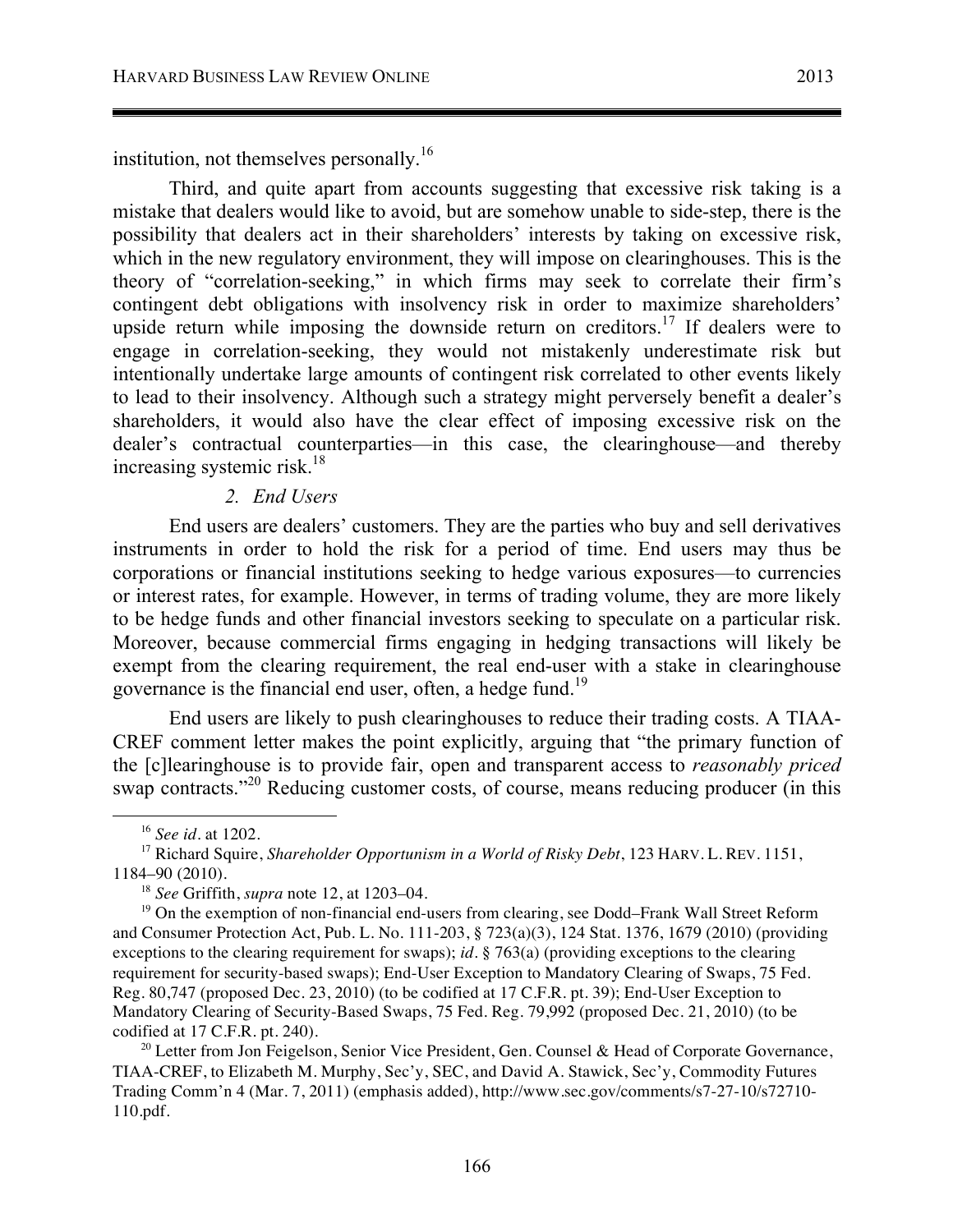case, dealer) revenue, at least on a per-trade basis. Insofar as this is a zero-sum game, the more success end users have in reducing fees, the greater the dealers' needs will be to seek revenue elsewhere.

Dealers may seek to make up this lost revenue either by increasing volume or by innovating new products that are sufficiently customized to trade bilaterally where spreads are higher.<sup>21</sup> As noted above, either of these responses is problematic from the perspective of systemic risk. Thus, although end-users do not themselves have incentives that are adverse to the containment of systemic risk, the accomplishment of their principal interest—the reduction of trading costs—may push dealers to take steps that are inconsistent with the reduction of systemic risk.

#### *3. Governance Incentives Generally: Collective Action and Systemic Risk*

Another, perhaps simpler way of analyzing the incentive problems infecting clearinghouse governance is to view protection from systemic risk as a public good. All citizens would suffer if the systemic risk inherent in derivatives transactions breached the confines of the clearinghouse—either as a result of the havoc such an outbreak would wreak upon the financial system or as the ultimate payers in taxpayer-funded bailout aimed at keeping the clearinghouse afloat. The parties with commercial interests in derivatives trading—dealers and end users—would suffer, too. But because some of their suffering would be borne by third parties (and because they stand to benefit from transactions in derivatives instruments), they are not induced to internalize the entire burden of controlling systemic risk. The management of systemic risk thus has the character of a public good, the basic consequence of which, economic theory teaches, is a pervasive free-rider problem.22 Leaving governance largely to private actors, as the current clearinghouse architecture does, is necessarily problematic.<sup>23</sup>

#### **Conclusion**

What then are we to do? Elsewhere I have outlined a governance structure to respond to the unique incentive problems clearinghouses face.<sup>24</sup> However, even if

 $^{22}$  Public goods are goods that are either non-excludable (i.e., non-payors cannot be denied access), non-rival (i.e., one person's consumption does not diminish the amount of the good available for others), or both. *See* Tyler Cowen, *Introduction to* PUBLIC GOODS & MARKET FAILURES: A CRITICAL EXAMINATION 1, 3–4 (Tyler Cowen ed., 1999). Paradigmatic examples are lighthouses and national defense. *See* R.H. Coase, *The Lighthouse in Economics*, 17 J.L. & ECON. 357, 358 (1974).

 <sup>21</sup> *See* Griffith, *supra* note 12, at 1208.

 $23$  For current rulemaking on these points, see Risk Management Requirements for Derivatives Clearing Organizations, 76 Fed. Reg. 3698, 3701 (proposed Jan. 20, 2011) (to be codified at 17 C.F.R. pt. 39); Ownership Limitations and Governance Requirements for Security-Based Swap Clearing Agencies, Security-Based Swap Execution Facilities, and National Securities Exchanges with Respect to Security-Based Swaps Under Regulation MC, 75 Fed. Reg. 65,882, 65,886 (proposed Oct. 26, 2010) (to be codified at 17 C.F.R. pt. 242). For a critique of these proposals, see Griffith, *supra* note 12, at 1218–26.

<sup>24</sup> *See* Griffith, *supra* note 12, 1226–39.